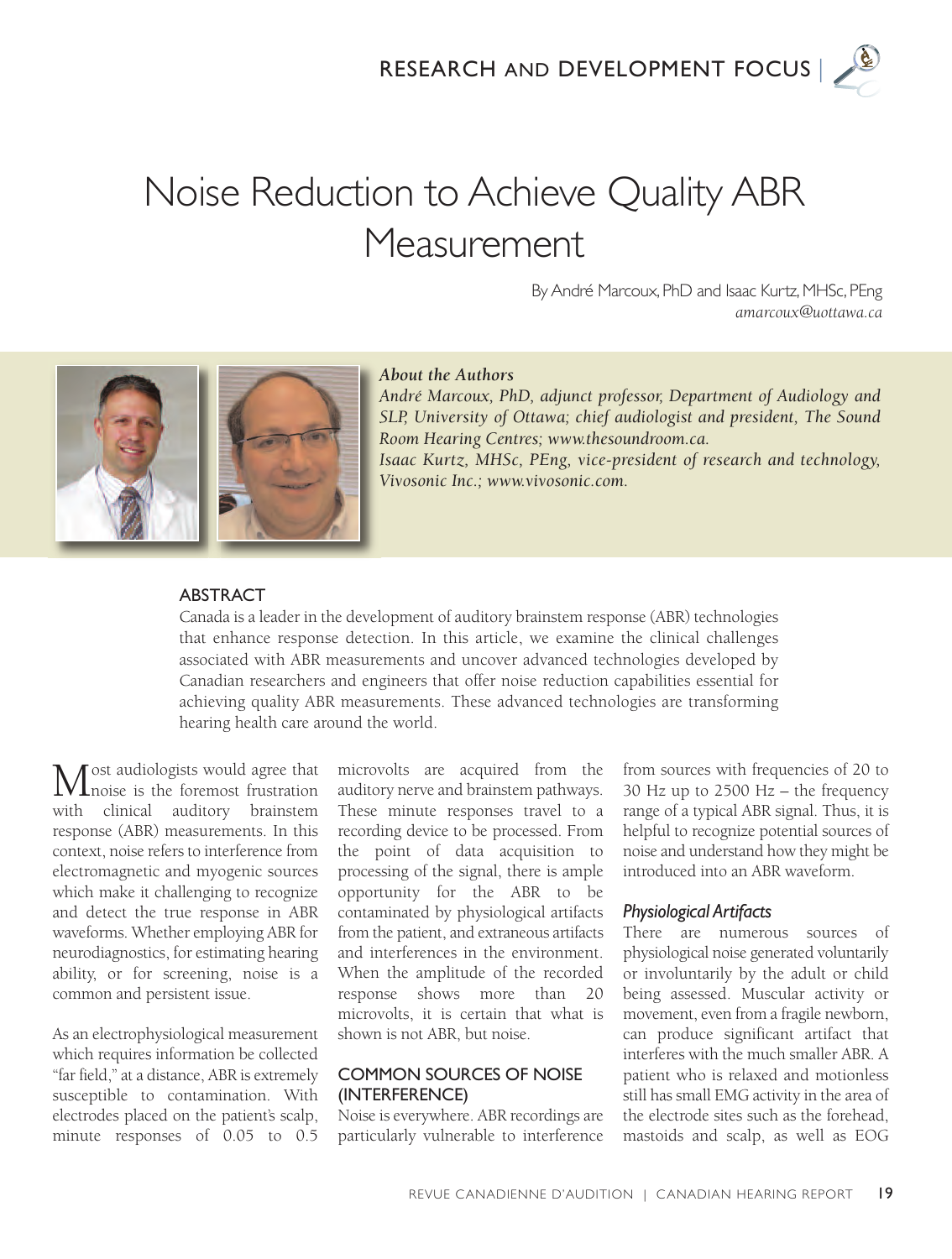arising from the eyes, ECG from the heart, and EEG from the brain. All of these sources lead to unwanted noise in the recordings. It is impossible to eliminate their effects entirely, but it is possible to significantly reduce them through good clinical practice and advanced ABR technologies.

# *Motion Artifacts*

Artifacts due to motion are the result of electrode leads moving during data acquisition. Often this is caused by patient movement or when adjustments to the leads are made.

# *Recording Environment*

Sources of extraneous noises in our environment are typically the most difficult to identify and mitigate. Frequently the presence of electromagnetic noise from nearby equipment, conducted power line noise, and radio frequency interference, all serve to contaminate the ABR recording. Without proper shielding of wires and/or the recording environment, electrode leads are prone to field artifacts. Inadequate grounding invites unwelcome electrical pickup from circuitries in the room and the influence of 50/60 Hz noise and harmonics can appear in the waveform.

# ConseQuenCes of (too MuCh) noise

Too much noise in ABR recordings has a number of consequences. Here are the major ones.

# *Misinterpretation of ABR*

Artifact and interference make it difficult to interpret waveforms and can result in reduced accuracy of wave recognition and latency measurement. When estimating hearing ability or hearing loss, specifically at lower stimulus intensity levels, the amplitude of the waveform may be similar to that of the noise making it difficult to interpret.

Stapells<sup>1</sup> cautions that ABR recordings of insufficient quality may mean that an ABR wave V is identified as "present" when its amplitude is not significantly greater than the background noise. Or, a common mistake is to indicate a "no response" when the recording is too noisy and the residual EEG noise is greater than a typical threshold response.

# *Lengthy Measurement Period*

In noisy environments, when conventional averaging of waveforms is used, measurement must continue for excessively long periods of time in order to accurately detect the response. This is problematic when assessing infants, children, or other patients who may be uncooperative. Only partial data may be collected and a follow on appointment must be arranged to complete the assessment adding to costs and inconvenience for all concerned.

# *Sedation of Infants and Young Children*

Sedation or anesthesia is often used to minimize contamination of the ABR recording from myogenic artifacts present when infants and young children are awake and alert. There is an entire body of literature that examines the effects of sedation. For the most part it is safe, yet there remains a certain amount of risk related with its use. "Sedated ABR procedures are costly, time-consuming and require constant patient monitoring during the procedure."2 In a recent report by the Pediatric Sedation Research Consortium,3 auditory brainstem response was identified as one of the procedures for which sedation was commonly used. Data from 114,855 pediatric sedations indicated that monitoring guidelines published by the American Academy of Pediatrics (AAP) were followed in only 52% of cases.

# *Time Spent Reducing Noise*

"Electrical interference from feeding

pumps, monitors, etc. is our #1 problem. Much more time is spent trying to solve electrical interference issues than in actual test time."2 When the source of noise cannot be identified or eliminated, the patient may need to be moved to a less noisy environment, or assessed in a shielded room or Faraday cage.

# *Cannot Complete Assessment*

In some cases, it is simply not possible to reduce noise to acceptable levels to obtain quality recordings. This is a frequent occurrence in environments with high electromagnetic interference, such as the neonatal intensive care unit (NICU) or operating room (OR). Even when potential sources of interference have been removed and non-essential equipment powered off, noise may remain so high that testing must be abandoned.

#### ConventionaL Means of reduCing noise

How is noise extracted from the response that we are trying to measure? Following good clinical practice, along with built-in noise reduction features of the ABR measurement instrument, it is possible to reduce noise in the ABR. Conventional methods for reducing noise are mentioned here.

# *Shielding*

When noise and interference cannot be mitigated further by moving or powering off equipment in the test environment, shielding is sometimes the only means to ensure adequate immunity. This can be an effective, but costly solution to the problem of extraneous noise.

# *Natural Sleep and Sedation*

Natural sleep and sedation are common approaches used with infants and young children to manage muscular activity. In general, it is preferable to assess an infant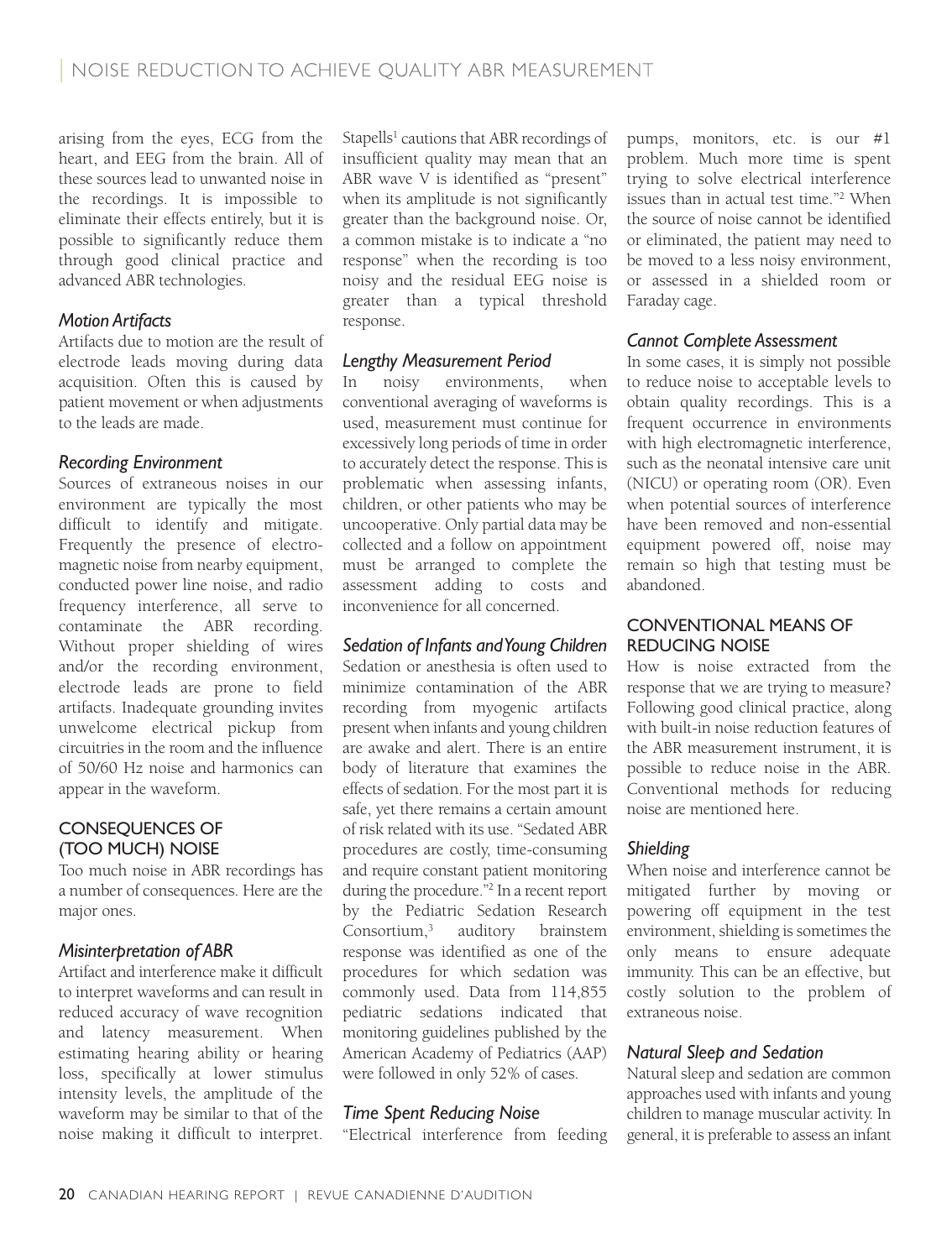in natural sleep over the risks of sedation. Natural sleep often requires that an infant be deprived of sleep before the appointment, and still it may be necessary to wait for the infant to fall asleep before testing can proceed. Particularly in the case of older infants and young children, natural sleep is frequently not an option. Rather than manage the myogenic artifact arising from an active or uncooperative child, many clinics proceed directly to sedation, providing that sedation is not contraindicated and caregivers consent to this procedure.

# *Patient Posture and Positioning*

To reduce muscular activity and provide support for the neck, adult patients are typically asked to lie supine on a bed, close their eyes, and relax as much as possible. In most cases, this is sufficient to minimize muscular noise. However, when patients are aware that the assessment seeks evidence of a tumour, they are understandably agitated and as a consequence generate undue levels of muscular artifact which is not easily extracted from the signal.

# *Electrode Impedance*

To obtain cleaner recordings, it is common practice to scrub and exfoliate the skin of the patient with a mild abrasive before applying electrodes to the site. This serves to reduce electrode impedance which can significantly impact EEG quality. "The impedance does not affect the ABR itself, but the larger the impedance, the larger the amount of pickup of external electromagnetic interference and of artifacts from movement of the electrode leads."4 A low electrode impedance of 3 or 4 kOhm is often recommended, with impedance difference between electrode pairs not more than 1 kOhm. Acceptable ABR recordings can be obtained with higher impedances providing the impedance difference is balanced and

symmetrical. This is needed for common-mode rejection, otherwise there is difficulty obtaining an acceptably low level of EEG noise when recording ABR.

### *Averaging*

Signal averaging is possible because ABR is time-locked to the stimulus, with each repeated stimulation eliciting the same response. Noise, on the other hand, is very random and has no regular pattern. By presenting the same stimulation over and over again, and averaging the responses together, the ABR waveform should emerge from the noise. Increasing the number of stimulus presentations, or sweeps, improves waveform morphology. Averaging can be terminated as soon as a clear ABR waveform is visualized. Repeatability of the waveform is required to confirm the presence or absence of a response. If the measurement instrument has two recording buffers, repeatability is easily determined by visually comparing the averaged waveforms in each buffer. Statistical tools can further provide an objective validation.

Conventional averaging techniques typically weight all sweeps equally so that sweeps with higher amplitudes (high noise) have the same impact on the waveform morphology as sweeps with lower amplitudes (less noise and closer to an ABR). Note that more advanced "weighted" averaging techniques, such as Kalman Weighted Averaging, weight sweeps according to noise content so that noisy responses have less of an impact on the waveform morphology.

# *Artifact Rejection*

When conventional averaging is used, it is typical to set an artifact rejection level of a certain voltage such as 20 microvolts. Sweeps with amplitudes greater than the rejection level are deemed to have too much noise and are not included in the averaging. While this reduces the impact of noisy responses on ABR morphology, too many rejected sweeps can prolong recording time. As sweeps are rejected, more data must be collected for sufficient averaging to occur.

#### *Pause Equipment*

Signal processing and noise cancellation techniques are usually inadequate to overcome the effects of myogenic artifact such as a baby stirring or a child squirming. When patient movement causes too much noise, it may be more practical to simply pause data acquisition until the movement subsides.

#### advanCed aBr teChnoLogies **THAT REDUCE NOISE**

Noise in ABR measurements can be significantly reduced through innovative technologies developed by researchers and engineers in Canada. The three technologies described here have been developed by Vivosonic Inc., a leader in technologies that enhance ABR detection.

The combination of these technologies effectively minimizes the need to sedate infants and young children for ABR assessment, $5$  is effective in managing electrical and artifacts in places with high electromagnetic interference such as the NICU6–8 and OR,<sup>2</sup> permit ABR measurement via tele-audiology,<sup>9,10</sup> help to identify false indications of noiseinduced hearing  $loss<sub>11</sub>$  and provide more accurate ABR under non-ideal conditions compared to conventional methods. $6,7,12,13$ 

"We were able to get valid passing newborn hearing screenings on infants that were awake and in electrically complex locations (running isolette and being held by a parent/nurse)." And,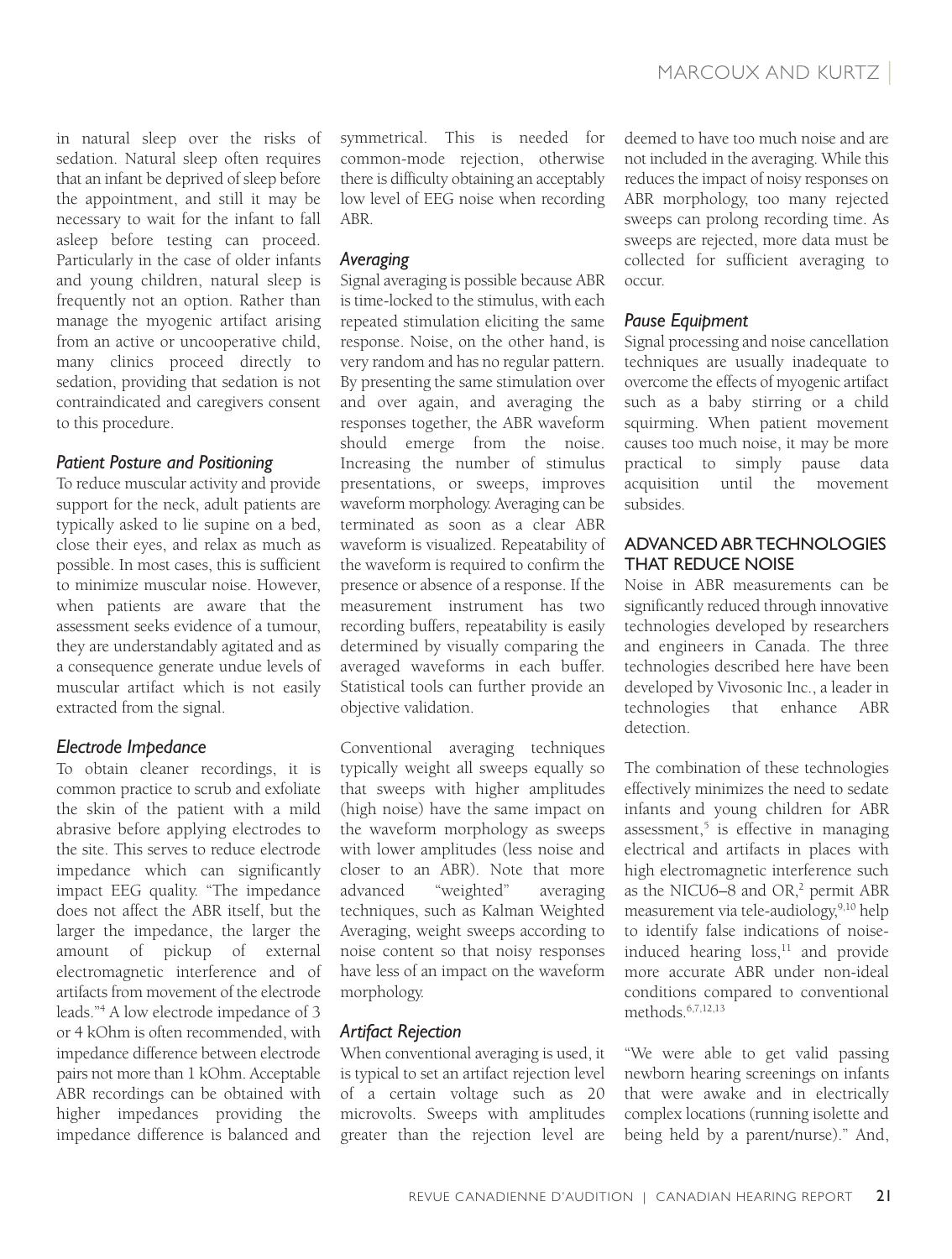# NOISE REDUCTION TO ACHIEVE QUALITY ABR MEASUREMENT



|

Figure 1. Amplitrode with built-in pre-filtering and amplification at the recording site.

"Accurate recordings were obtained regardless of whether or not the baby was awake, asleep, in a crib or running isolette."7

"There is much less, if any, interference from monitors and other OR equipment. Test time is easily cut in half."2

#### **AMPLITRODE**

This patented technology provides two distinct innovations: filtering of the ABR before amplification, along with amplification of the signal directly at the recording electrode site (Figure 1). By prefiltering the signal, the effects of EOG, ECG, motion artifact, and RF are almost completely eliminated. Gain adjustments are no longer needed, and the risk of signal saturation is reduced. Furthermore, by amplifying the signal "in situ" (at the recording site), sources of noise from the recording environment are reduced. Instead of an unamplified signal travelling along the electrode leads



Figure 2. Vivolink wireless technology provides convenient testing.

picking up electromagnetic noise and other contamination, the result is the recording of a more robust ABR signal.<sup>14</sup>

In contrast, the of lack in-situ amplification in conventional systems means that amplification occurs after the signal has had to travel from the electrode, along a cable, all the way to a preamplifier. With the cables acting as an antenna, there is a great deal of opportunity for noise to be introduced from sources present in the recording environment. Line noise and additional wires also contribute to contamination of the signal. Now, when the signal reaches the preamplifier, it is contaminated with all sorts of noise which is subsequently amplified.

The patented Amplitrode eliminates many of the problems related to extraneous noise by prefiltering and amplifying immediately at the site of data acquisition, before the signal has had a chance to pick up undesirable noise.

#### WireLess teChnoLogY

Technology that can provide complete wireless communication between the recording platform and the electrodes has valuable benefits. As a batterypowered unit, the VivoLink is immune to line noise. Furthermore, elimination of wires reduces susceptibility to electromagnetic interference in the recording environment. Overall, this means there is less noise to manage which translates to very clean waveforms in very little time.

Wireless recording also makes it possible to collect data while a baby is held, strolled, or nursed – untethered to equipment. In the case of high-risk babies in the NICU, the VivoLink enables babies to be tested inside an incubator while the recording platform remains outside. The incubator may even be closed shut while testing is in